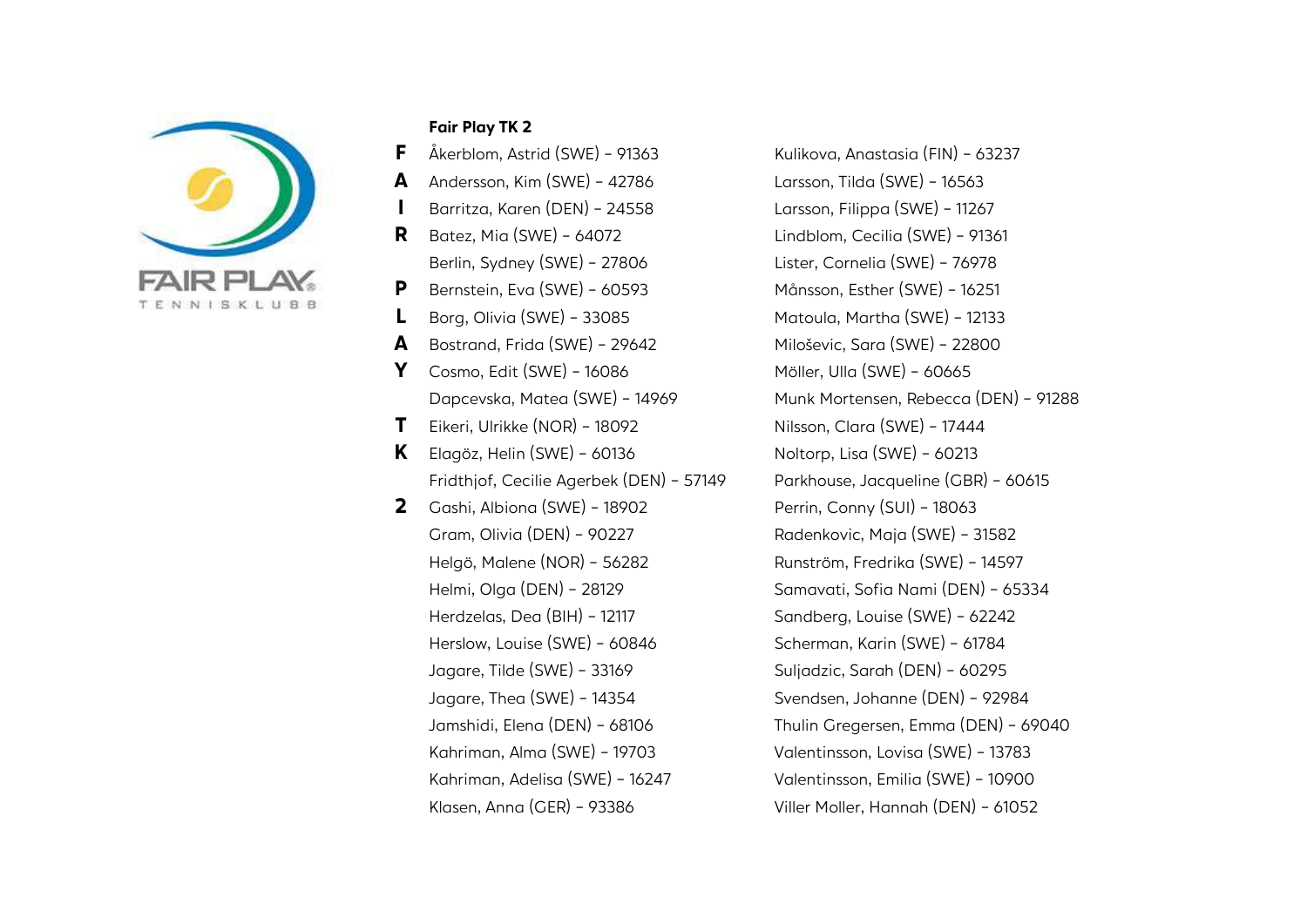

## Ullevi TK 1

- L Bergström, Fanny (SWE) 18346 Marinkovic, Iva (SWE) 19445
	-
- E Hennemann, Ebba (SWE) 28606 Mijailovic, Ana (SWE) 19499
- V Hobik, Cecilia (SWE) 13852 Olbers, Ebba (SWE) 62555
	-
	-
	-
- K Lebelle Häller, Alexane (SWE) 19432 Törnsten, Cornelia (SWE) 17670

1

U Andersson, Jenny (SWE) - 90723 Lilja, Veronica (SWE) - 90698 L Coster, Ingrid (SWE) - 61759 Mihailescu, Rafaela (SWE) - 19865 I Kadic, Amina (SWE) - 14133 Rovai, Isabel (SWE) - 61934 karlsson, lisa (SWE) - 90972 Sandberg, Petra (SWE) - 90958  $\blacksquare$  Krijic, Anna (SWE) - 57810 Schildt, Felicia (SWE) - 58292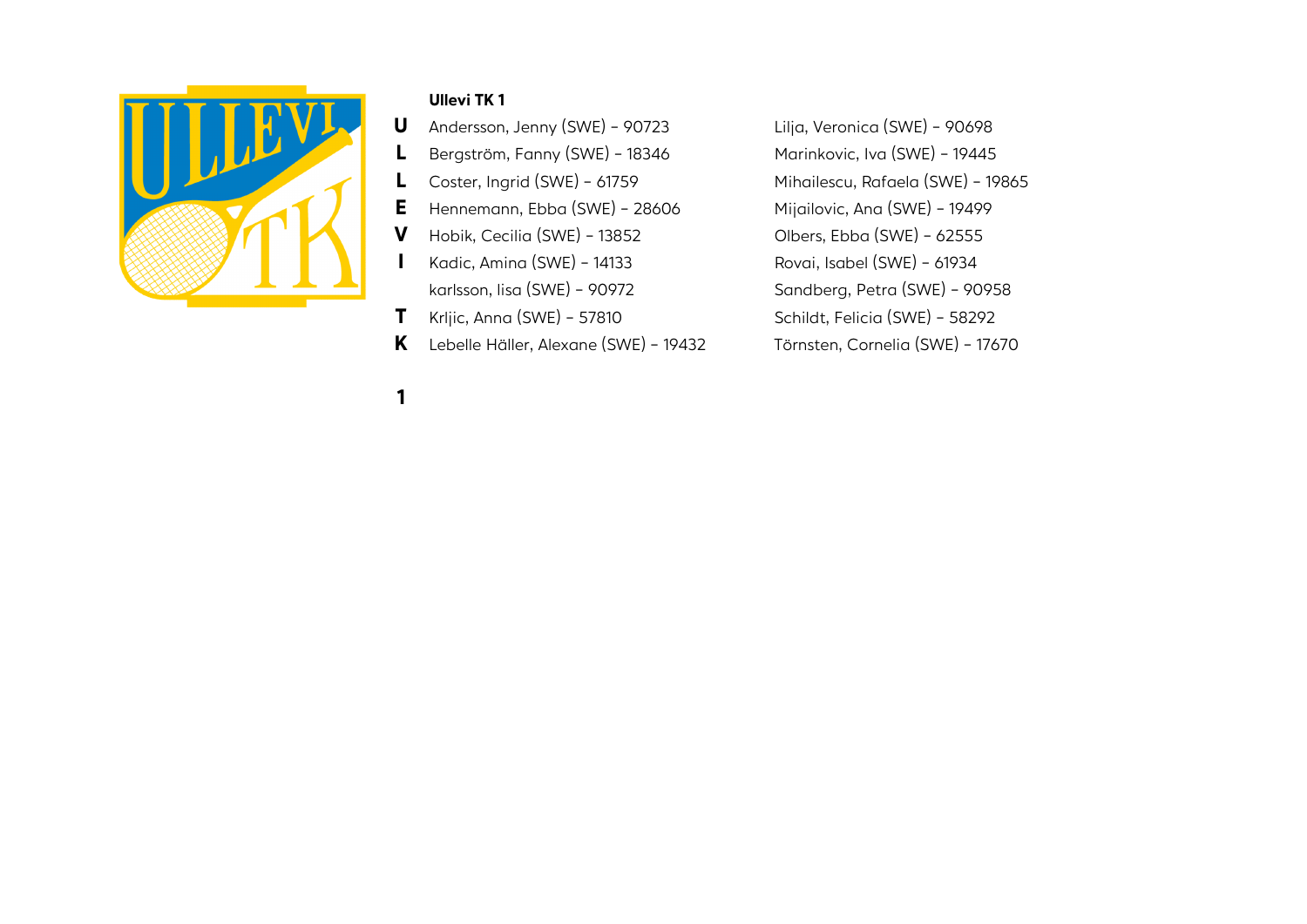

#### Elfsborg Tennis 1

- E Andreasson, Marie (SWE) 75014 Hegefeldt, Sara (SWE) 13177
	-
- **F** Bergqvist, Clara (SWE) 30372 Kirkfjell, Liv (SWE) 22696
- S Cabaj Awad, Jacqueline (SWE) 78300 Madueno, Pernilla (SWE) 22199
- B Costineanu, Alexandra (SWE) 56315 Nweke, Divine (DEN) 18784
	-
- R Danielsson, Marissa (SWE) 10723 Rietz, Isabelle (SWE) 19706
- G Danielsson, Lara (SWE) 19809 Rietz, Birgitta (SWE) 92192 Falster, Milla (NOR) - 58735 Rosén, Eva (SWE) - 18270
- 
- E Hedlund, Ulrika (SWE) 17687 Scharl, Karin (SWE) 15179
- N Hedlund, Olivia (SWE) 28395 Siem, Sofie (NOR) 66244
- N Hedlund, Elvira (SWE) 52054

L Appelgren, Lena (SWE) - 17768 Jörgner, Molly (SWE) - 69192 O Danielsson, Sophie (SWE) - 19810 Odqvist, Maria (SWE) - 69643 T Falster, Josefine (NOR) - 90283 Sandersson, Evelina (SWE) - 34018

1

I S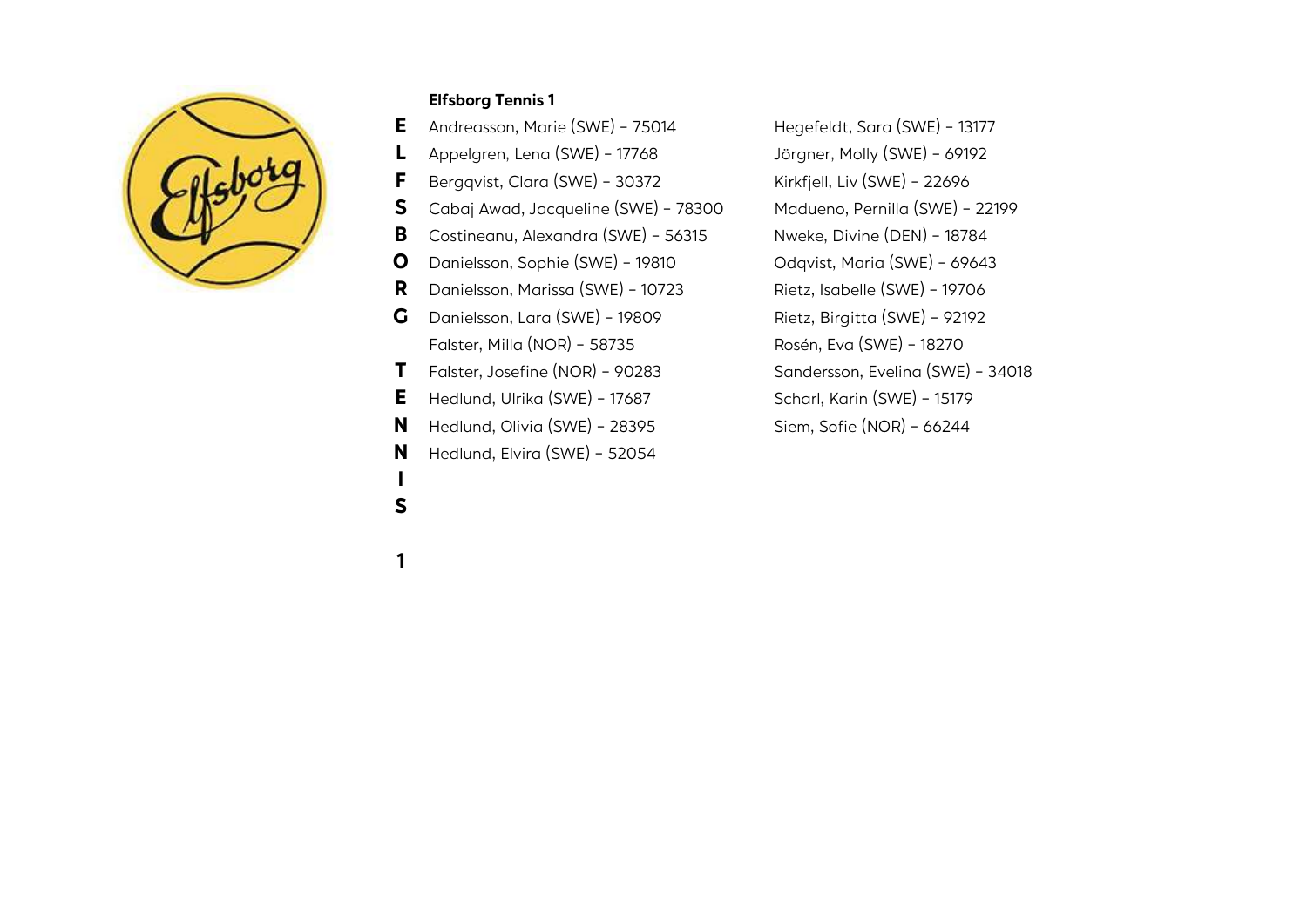

#### Malmö Tennisklubb 1

**M** Andersson, Josefin (SWE) - 86562 Kadir, Melisa (SWE) - 18795

L Bernstein, Isabella (SWE) - 58838 Knezevic, Filipa (SWE) - 12135

1 Jurland, Nora (SWE) - 18803 Wie Forsell, Ida (SWE) - 60126

A Back Jansson, Fanny (SWE) - 61288 Kapcia, Victoria (SWE) - 18620 M Björklund, Ebba (SWE) - 58739 Lassnack, Elina (SWE) - 58398 Ö Carlsten, Victoria (SWE) - 29645 Mårtensson, Isabella (SWE) - 32466 Drumea, Catalina (SWE) - 22695 Olsson, Tyra (SWE) - 61172 T Enggren, Isabella (SWE) - 67205 Opitz, Anna (SWE) - 29269  $K$  Jones, Ines (SWE) - 65725 Roslund, Emilia (SWE) - 29407 Jones, Agnes (SWE) - 65724 Stafström, Liv (SWE) - 10230 Kadir, Selma (SWE) - 57451 Zinn, Alexandra (SWE) - 86510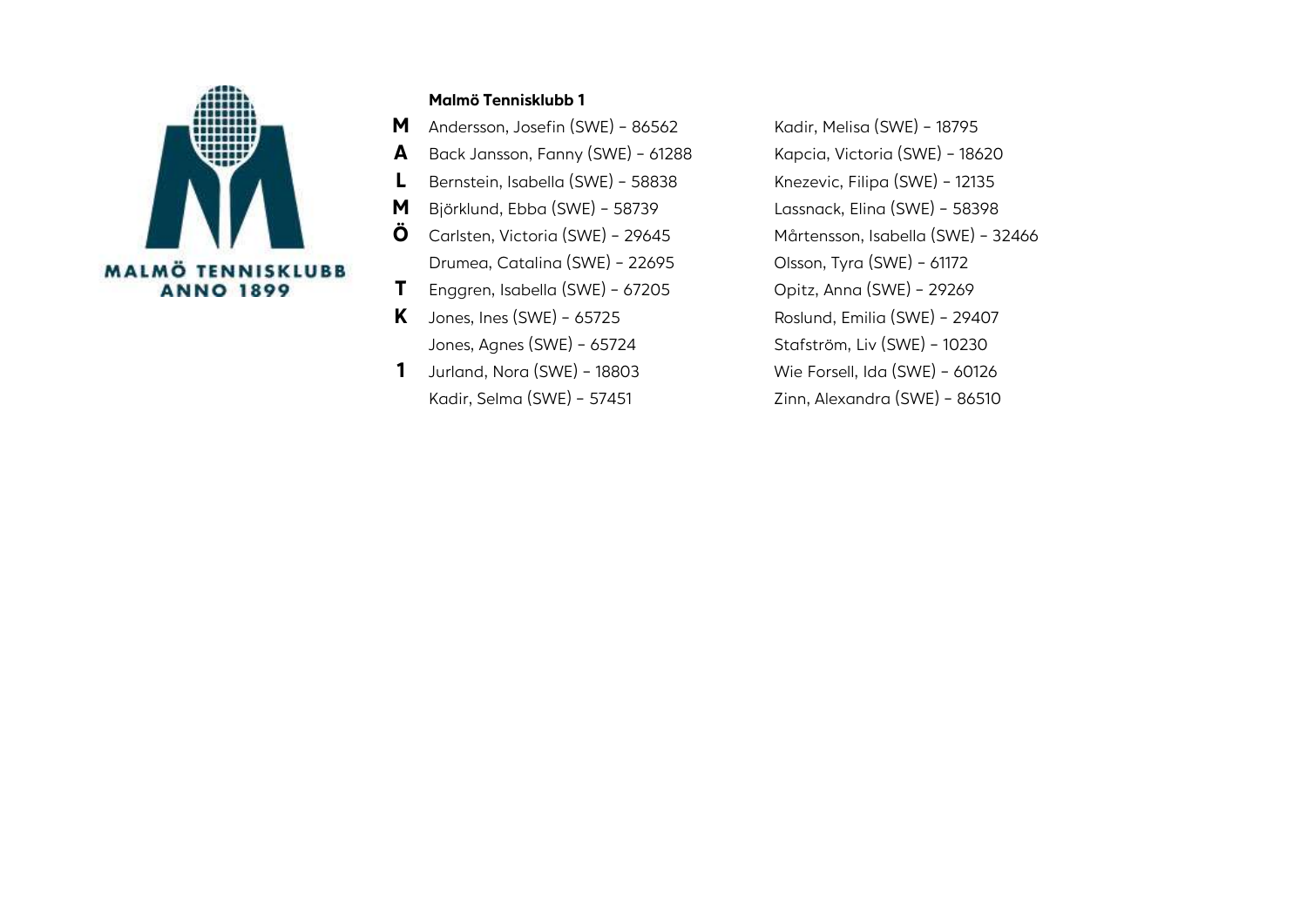

## Påvelunds TBK 1

- P Alsterhem, Frida (SWE) 14105 Johansson, Jenny (SWE) 20313
- 
- V Berglund, Vilma (SWE) 23113 Myhre, Celin (NOR) 19904
- 
- 
- 
- 
- D Dahl, Esther (SWE) 31156 Wallerstedt, Astrid (SWE) 66578
- S Glennsäter, Maria (SWE) 91857 Ygfeldt Smith, Eva (SWE) 18505 Herou, Jessica (SWE) - 30484
- Å Åqvist, Linda (SWE) 84996 Lindén Malmberg, Nadine (SWE) 60859 E Berglund, Emmie (SWE) - 21516 Österberg, Rebecca (SWE) - 27863 L Bille, Alva (SWE) - 91913 Robles, Isabelle (SWE) - 61578 U Borodulina, Olga (SWE) - 58215 Sundström, Sophie (SWE) - 91940 N Brun, Sofia (SWE) - 43002 Syrtveit, Carina (NOR) - 62484
	-
	-

- T
- B
- K
- 1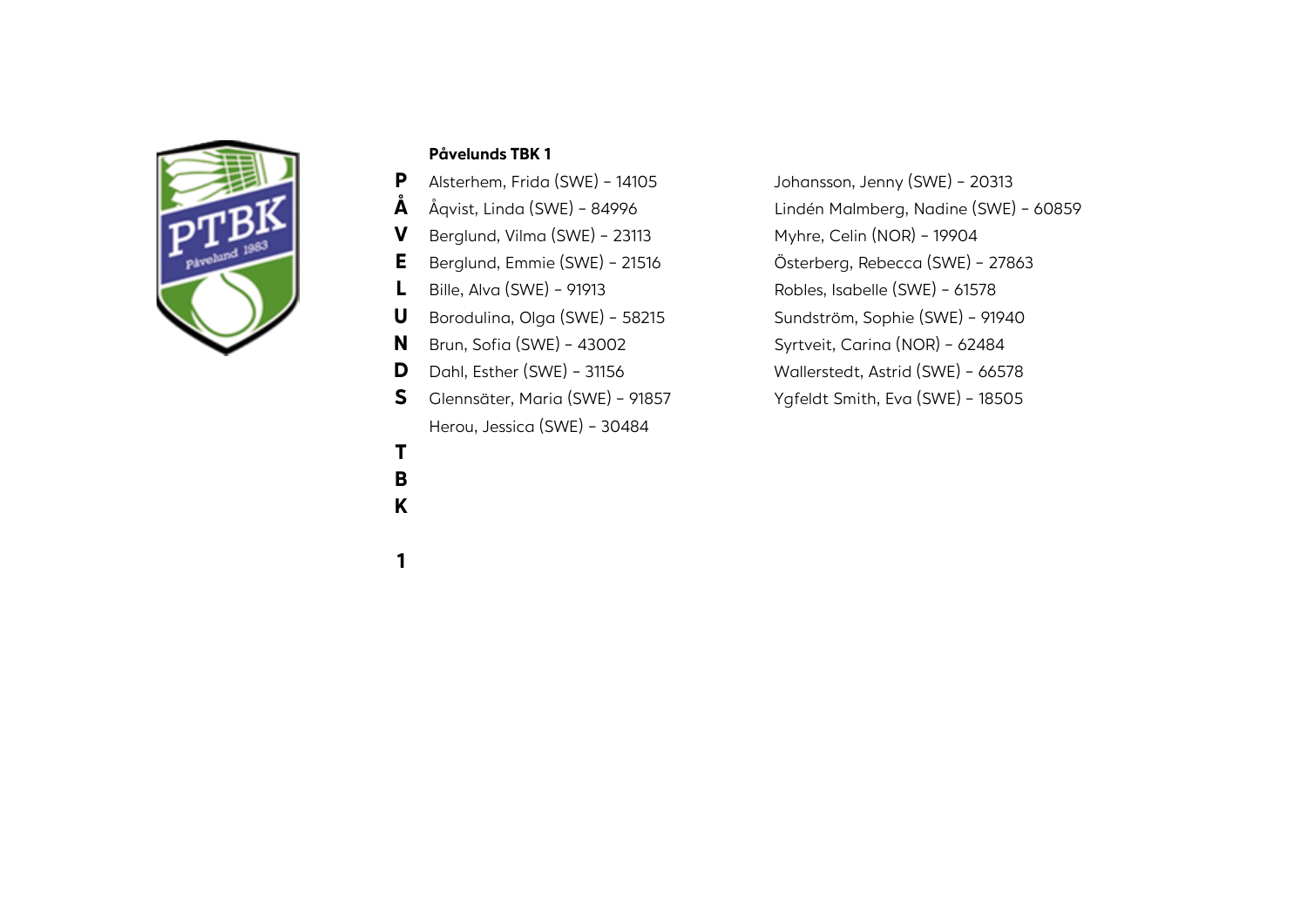

# Karlskrona TK 1

R O N A

T K

1

S Karlsson, Daniela (SWE) - 92005 Thulin, Alicia (SWE) - 58942

K Loudd, Tilda (SWE) - 28933

K Alriksson, Monika (SWE) - 16917 Marinova, Valeria (SWE) - 61005 A Brånn, Ella (SWE) - 17864 Persson, Manuella (SWE) - 19894 R Brodén, Elise (SWE) - 13627 Sundås, Ida (SWE) - 20880 L Cado, Vanja (SWE) - 13843 Thulin, Amanda (SWE) - 57929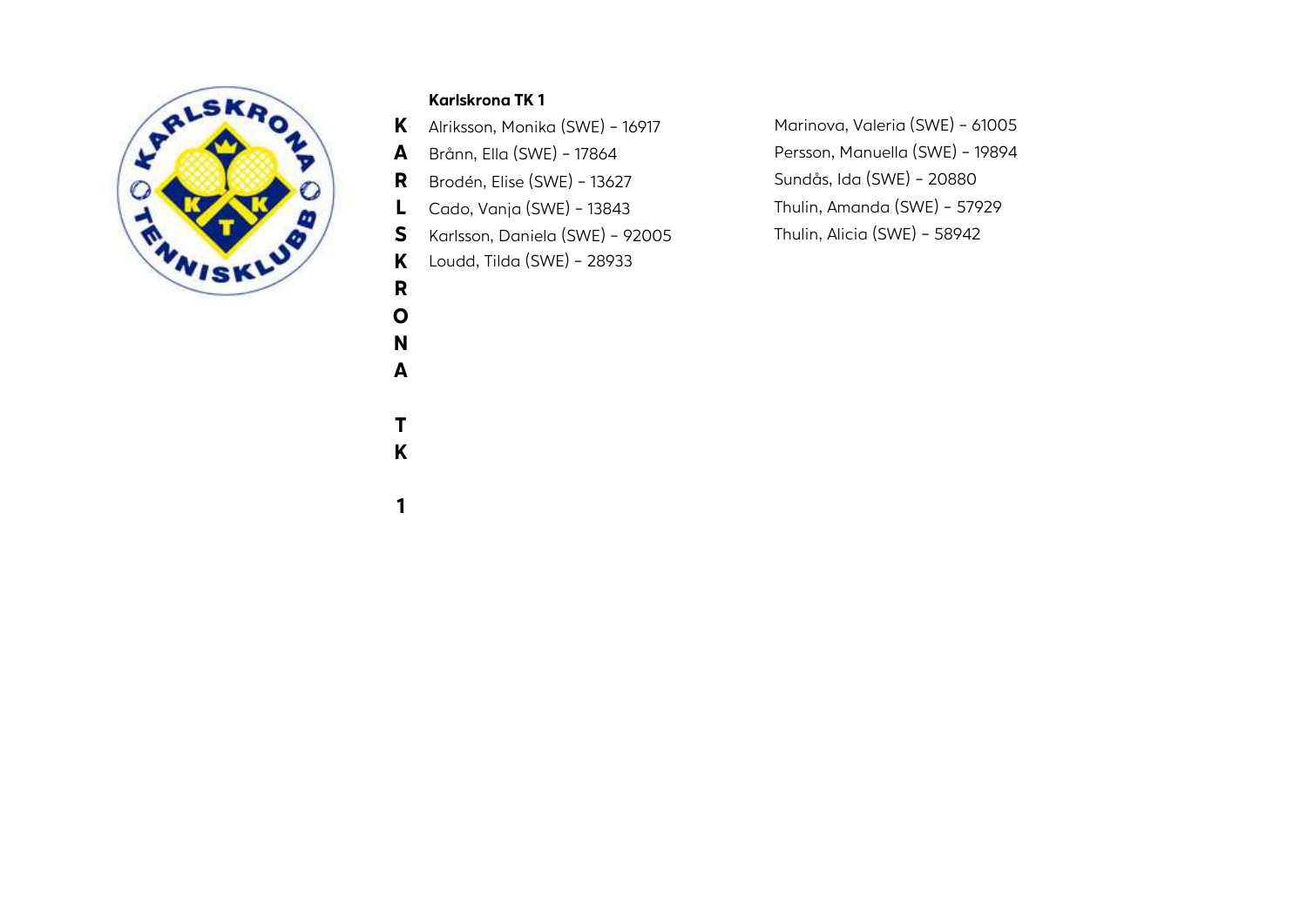

#### Allmänna TK Lund 1

T K

L U N D

1

A Andersson, Isabelle (SWE) - 10387 Jarlskog, Ida (SWE) - 23095 L Bengtsson, Ida (SWE) - 19683 Johansson, Sofia (SWE) - 42108 Billing, Stella (SWE) - 14753 Klinteby, Alice (SWE) - 14048 **M** Bladh, Marie (SWE) - 32926 Olsson, Alice (SWE) - 58868  $\hat{A}$  Fridlund, Eva (SWE) - 89596 Pugachova, Alexandra (SWE) - 61333 N Granath Essen, Cecilia (SWE) - 25035 Schadewitz, Stella (SWE) - 10923 N Hildell, Alexandra (SWE) - 34044 Schmidt Axelsson, Sissi (SWE) - 29386 A Hoff, Ellen (SWE) - 64647 Schmidt-Axelsson, Hanna (SWE) - 29114

Huillier Wahlström, Anne (SWE) - 29677 svantesson, ewa (SWE) - 26780